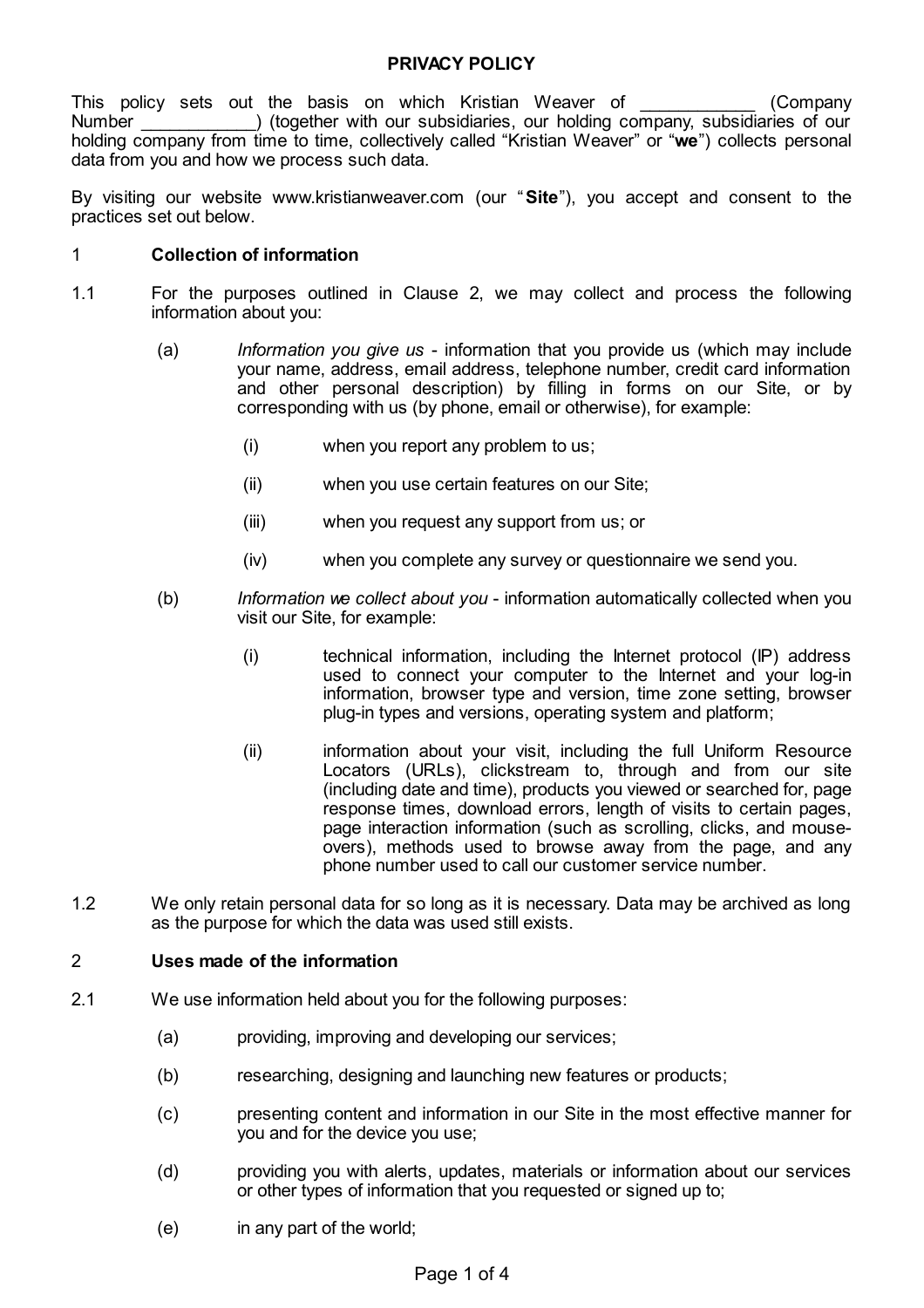- (f) responding or taking part in legal proceedings, including seeking professional advice;
- (g) for direct marketing purposes (please see further details in Clause 2.2 below);
- (h) communicating with you and responding to your questions or requests; and
- (i) purposes directly related or incidental to the above.
- 2.2 We intend to use your personal data in direct marketing (i.e. offering or advertising products or services by sending the relevant information directly to you). We require your consent specifically for this purpose and **you may opt out any time**. For the purpose of this clause:
	- (a) the personal data that may be used in direct marketing are those that you provide to us or we collect from you under Clause 1.1 above;
	- (b) the type of services or products that may be offered or advertised will be online mentorship, blogs, events and services;
	- (c) the relevant information may be sent to you by email;
	- (d) you may opt out any time by emailing use at info@kristianweaver.com. We will cease to send you marketing information without charge.

### 3 **Disclosure of your information**

We will keep your personal data we hold confidential but you agree we may provide information to:

- (a) any member of our group, which means our subsidiaries, our ultimate holding company and its subsidiaries, as defined in section 1159 of the Companies Act 2006;
- (b) personnel, agents, advisers, auditors, contractors, financial institutions, and service providers in connection with our operations or services (for example staff engaged in the fulfilment of your order, the processing of your payment and the provision of support services);
- (c) our overseas offices, affiliates, business partners and counterparts (on a needto-know basis only);
- (d) persons under a duty of confidentiality to us;
- (e) persons to whom we are required to make disclosure under applicable laws and regulations in any part of the world; or
- (f) actual or proposed transferees of our operations (or a substantial part thereof) in any part of the world.

#### 4 **Cookies**

- 4.1 Our Site uses cookies to distinguish you from other users of the Site. This helps us to provide you with a good experience when you browse our Site and also allows us to improve our Site.
- 4.2 A cookie is a small file of letters and numbers that we store on your browser or the hard drive of your computer if you agree to the use of cookies. Cookies contain information that is transferred to your computer's hard drive.
- 4.3 We use persistent cookies and session cookies. Apersistent cookie stays in your browser and will be read by us when you return to our Site or a partner site that uses our services. Session cookies only last for as long as the session (usually the current visit to a website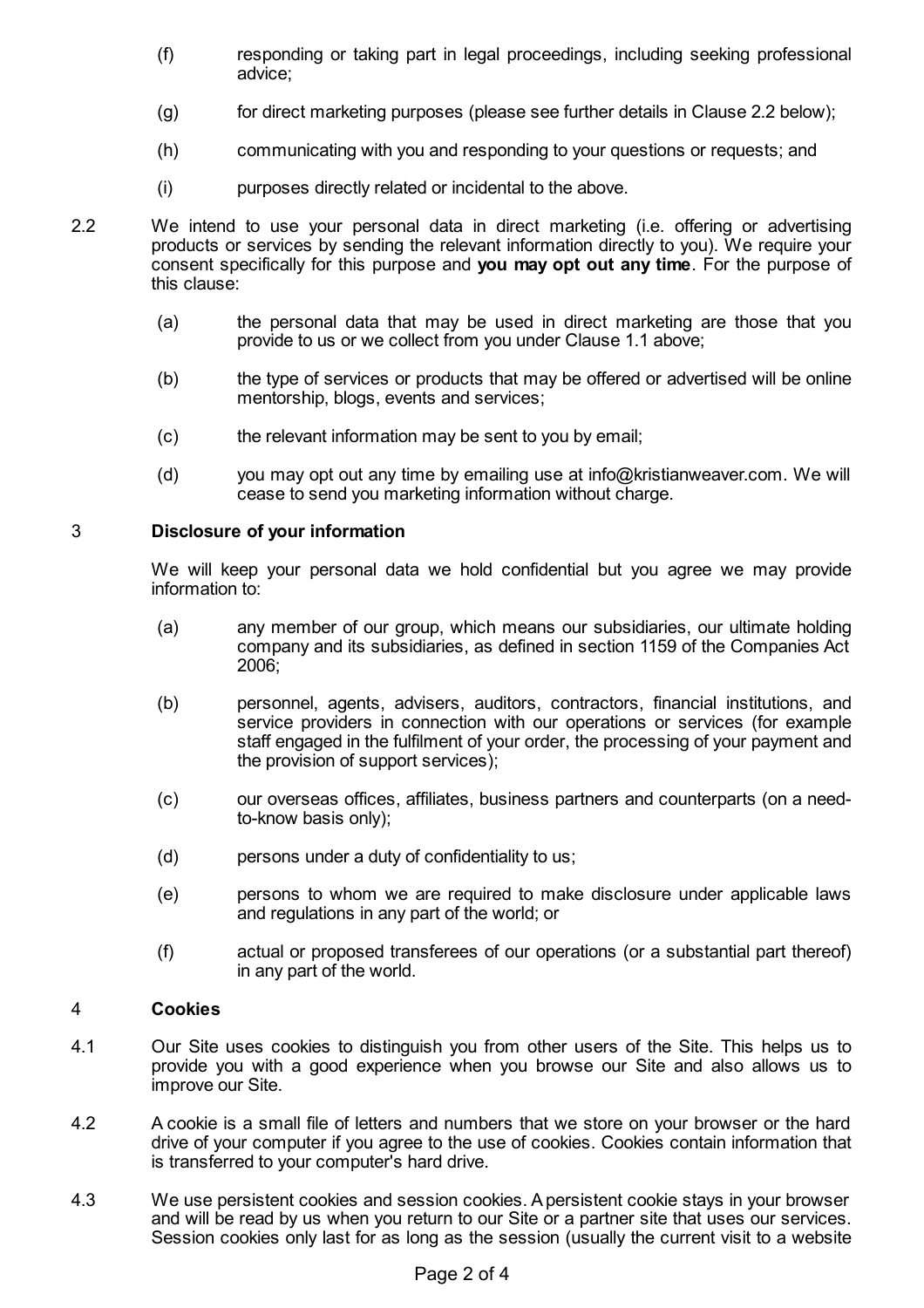or a browser session).

- 4.4 We use the following cookies:
	- (a) Strictly necessary cookies These are cookies that are required for the operation of our Site. They include, for example, cookies that enable you to log into secure areas of our website, use a shopping cart or make use of e-billing services.
	- (b) Analytical/performance cookies They allow us to recognise and count the number of visitors and to see how visitors move around our Site when they are using it. This helps us to improve the way our Site works, for example, by ensuring that users are finding what they are looking for easily.
	- (c) Functionality cookies These are used to recognise you when you return to our Site. This enables us to personalise our content for you, greet you by name and remember your preferences (for example, your choice of language or region).
- 4.5 You can block cookies by activating the setting on your browser that allows you to refuse the setting of all or some cookies. However, if you do so, you may not be able to access all or parts of our Site.
- 4.6 We may use third-party web services on our Site. The service providers that administer these services use technologies such as cookies (which are likely to be analytical/performance cookies or targeting cookies), web server logs and web beacons to help us analyse how visitors use our Site and make the information displayed on it more relevant to your interests. The information collected through these means (including IP addresses) is disclosed to these service providers. These analytics services may use the data collected to contextualise and personalise the marketing materials of their own advertising network.

### 5 **Third-party sites**

Our Site or our communication with you may from time to time contain links to third-party websites over which we have no control. If you follow a link to any of these websites, please note that they have their own practices and policies. We encourage you to read the privacy policies or statements of these websites understand your rights. We accept no responsibility or liability for any practices of third-party websites.

### 6 **Security**

- 6.1 We restrict access to personal information to our employees, service providers and contractors on a strictly need-to-know basis and ensure that those persons are subject to contractual confidentiality obligations.
- 6.2 We review our information collection, storage and processing practices from time to time to guard against unauthorised access, processing or use.
- 6.3 Please note, however, the transmission of information via the Internet is not completely secure. Although we will do our best to protect your personal data, we cannot guarantee the security of your data transmitted to our Site; any transmission is at your own risk.

# 7 **Your rights**

- <span id="page-2-0"></span>7.1 You have the right to:
	- (a) check whether we hold personal data about you;
	- (b) access any personal data we hold about you; and
	- (c) require us to correct any inaccuracy or error in any personal data we hold about you.